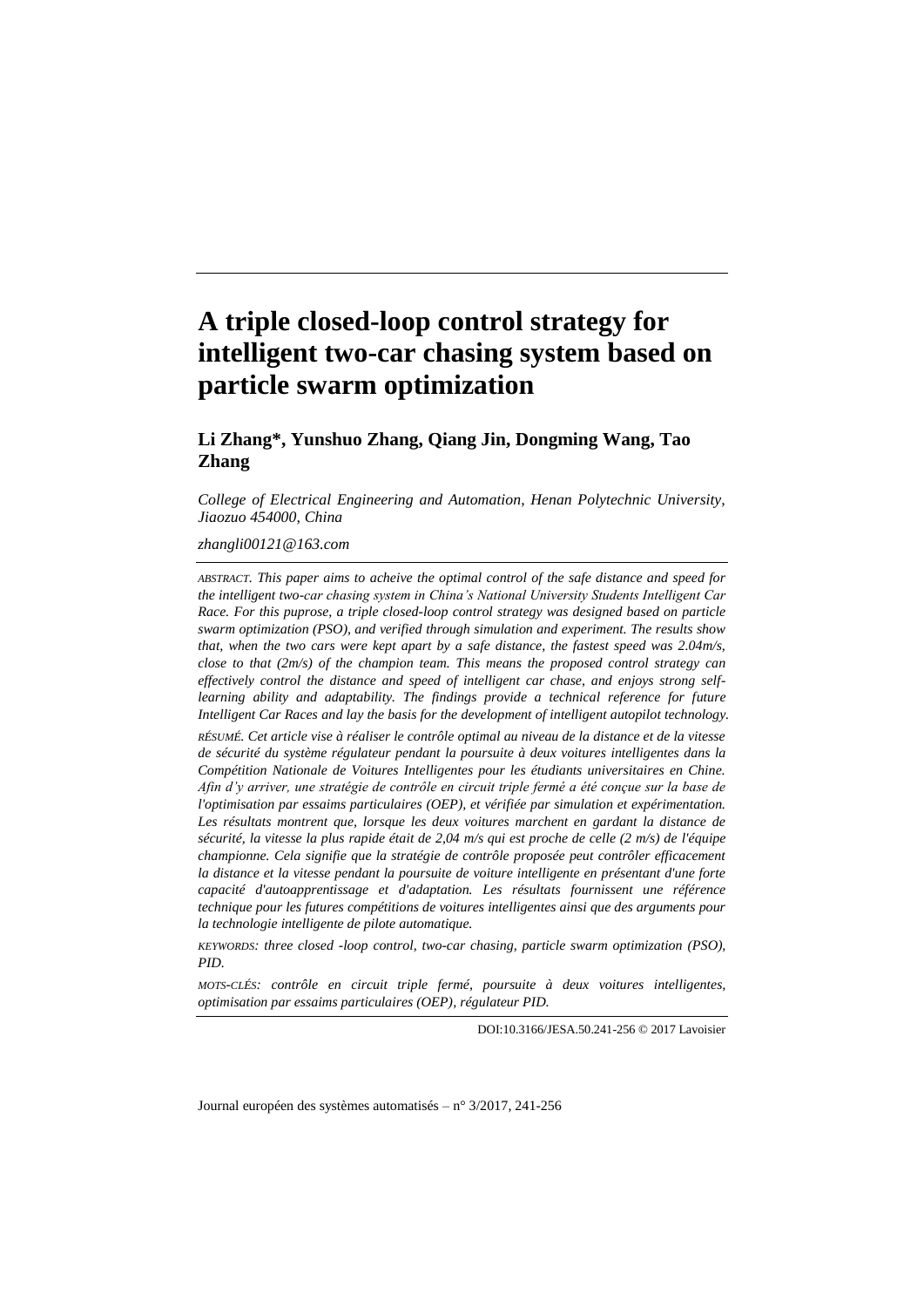## **1. Introduction**

Highly intelligent driverless technology has been a research focus. In order to promote the development of driverless technologies, the two-car chasing system has been proposed in the latest National University Students Intelligent Car Race. In the two-car chasing system, cars driving too close or too far fail to meet the best requirement for race. There are many kinds of the track types for smart cars, among them, the straight and the curve are used commonly. In straight track, the control strategy is simple and easy to achieve. Due to the complex conditions of the curve track, the control problems is most likely to happen. For this reason, the optimal control between safe distance and speed is very important significance for safe driving, and it is necessary to enhance the control performance of the intelligent car under different road conditions.

No matter what kind of traffic, there will always exist a curve, then control the car safely, smoothly and efficiently in the curve will precisely reflect the control performance of the intelligent car. At the beginning of the 20th century, the international community has developed some collision avoidance systems. Among others, Japan and Germany conducted tests on inter-vehicular safety distances. Mazda used laser scanning radar and ultrasonic sensors to detect whether there are pedestrians ahead or whether there are vehicles coming from the opposite (Merdrignac *et al*., 2015). Based on vision sensors, Israel and other countries used CCD cameras to detect obstacles in front of the vehicle. When the vehicle reaches a certain speed, the system establishes a frontal collision warning algorithm (Bensrhair *et al*., 2001; Wang *et al*., 2014). However, the above detection methods cannot always adapt to various environments.

In past decades, to establish a model for safety following distance, Nissan introduced an emergency brake advisory system that uses a brake light to alert the driver. If necessary, the automatic braking system will work (Gietelink *et al*., 2006; Wang *et al*., 2004). A security model based on vehicle distance was propose by selecting vehicle distance parameter from large volumes of experimental statistics (Ayres *et al*., 2001). However, the model failed to fully consider the car operating conditions and employ car distance warning system. In paper (Maclachlan and Mertz, 2006) and (Thorpe *et al*., 2007), the presented model involved parameters of safe distance between vehicles, such as the driving speed and the reaction time of the driver, and so on. Besides, divides the safety distance was divided into three levels to facilitate drivers to use different warning methods.

Many researchers pay more attention to control models of smart car, the research contents can be summarized as: Firstly, from the viewpoint of braking distance, both front and behind cars are in the free-running travelling state, and so emergency braking is performed only when the distance between the two vehicles is too short (Yao and Zhang, 2011; Ahmad and Ahmadian, 2011). The problem is that nonetheless, the distance between two cars is a follow-up state and, emergency braking is only an auxiliary function, and itwhich cannot satisfy the requirements of future unmanned cars. Secondly, is to determine the current safety models are developed from based on the linear relationship between distance and speed (Wang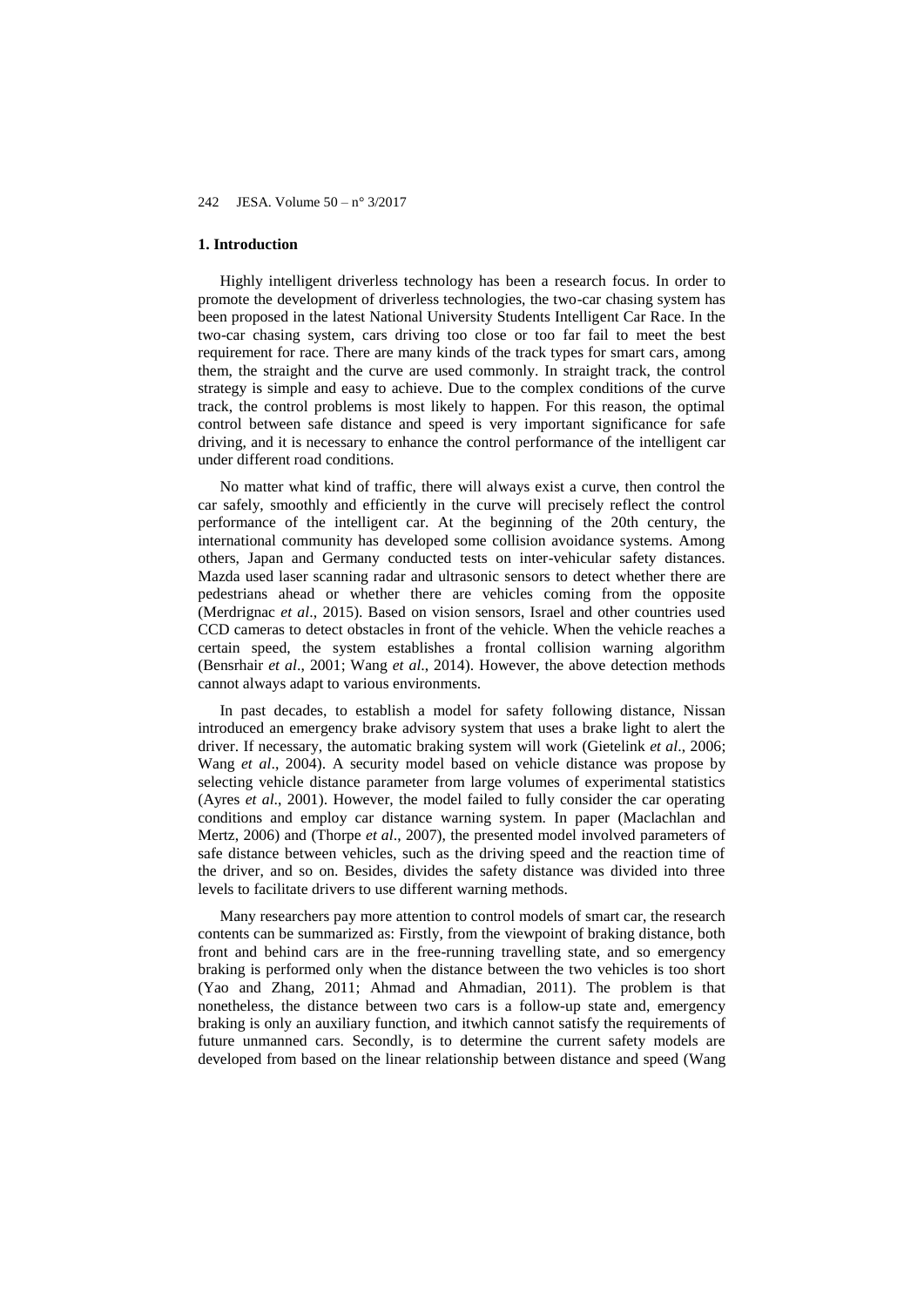*et al*., 2011; Zhang and Bian, 2015). However, but in the actual vehicle drivingin practical, the state of the preceding car ahead is in a state of free runningtravelling, and while the behind car is adjusted in time according to the driving state of the front car ahead. Owing to a lack of communication between the two cars, which have poor adaptive capacity.Thirdly, in terms of methods for safety distance detection vary, each among country countries and every automobile manufacturers has its own way (Chen and Wang, 2007; Lin *et al*., 2012), but, the commonly used sensors equipment is are costly and difficult to maintain, and it cannot making it unable to adapt to the two-car following real time tracing in various environments in real time (Kim *et al*., 2013).

At present, the speed control of two cars still remains a challenge (Hoshino *et al*., 2018). On the one hand, in reality, the controlling safe distance, especially in different paths, cannot be measured accurately. On the other hand, the control object is a nonlinear system which cannot be accurately simulated. PSO starts from the random solution and finds the optimal solution by iteration. In nonlinear system, particle swarm optimization (PSO) is often used to tune the three control parameters of the PID based on its simple principle and high efficiency (Al-Mayyahi *et al.*, 2015). In light of features of intelligent cars, the aim of this paper was to achieve the optimal control between safe distance and speed in intelligent two-car chasing.In terms of hardware design, electromagnetic navigation (Yue *et al*., 2015) was utilized to integrate the speed of the front car and send the integral value to the behind car via wireless transmission after filtering. Then, the single chip microcomputer is employed to calculate the distance between the two cars. Finally, in combination with the PSO control algorithm and the incremental PID algorithm, the behind car speed was controlled by the three closed-loop to make the two cars realize the optimal state for speed and distace.

The rest of this paper is organized as follows. In Section2, the overall design of intelligent car control system are introduced in detail, mainly including hardware design, software design and control strategy design. A three closed-loop control model was designed in this section. In Section3, we explain some related theories and methods in detail, the control algorithm is presented based on PSO and the incremental PID. In Section 4, the control algorithm is validated by simulation and experiment, at the same time, the results are analyzed and contrasted in detail. Finally, a summary and conclusions are given in Section 5.

## **2. Overall design of the system**

#### *2.1. Hardware design*

In this paper, the research object is B model which designated by NXP in the National University Students Intelligent Car Race. Parameters in the B model are: length-74cm, width-25cm, height-18cm, vehicle weight 963g and the steering response range (left 45°, right 45°). Inductance was used to detect copper current in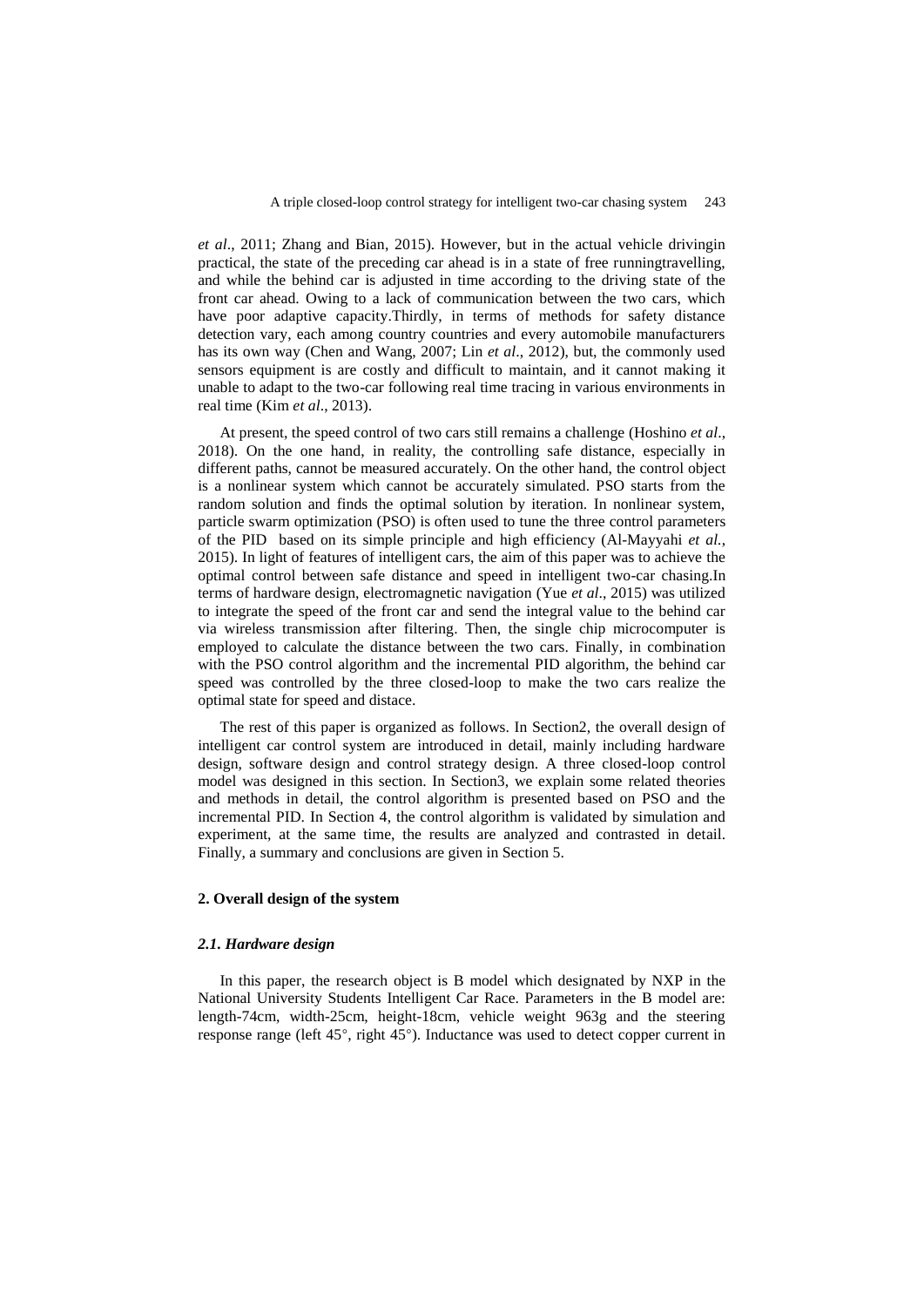the track. The current is 100mA, the frequency is 20 kHz, and the waveform is the current change of square wave.

The 32-bit microprocessor MK60DN512ZVLQ10 produced by NXP is used in the system hardware. The circuit design mainly includes Multi-channel DC stabilized DC powervoltage supply, the minimum system of single-chip microcomputer minimum system, the unit of electromagnetic signal acquisition, the unit of speed measurement unit, motor unit, wireless communication unit, ultrasonic distance measurement unit, the steering control unit, and human-computer interaction unit. The schematic diagram of the system hardware is shown in Figure 1.



*Figure 1. Schematic diagram of the system hardware*

The functions of the main hardware circuit are as follows:

(1) As the key unit, Multi-channel DC stabilized DC powervoltage supply is key unit, which can provides power for the whole system;

(2) The unit of electromagnetic signal acquisition is mainly composed of a detection circuit and an amplification circuit. The task of this unit is to collect current changes on the track so that the smart car can identify track information;

(3) The motor unit provides driving force for the whole system;

(4) The unit of speed measurement unit can feedback theis a gauge of current real-time speed in real time and realize the speed closed loop;

(5) The wireless communication unit is an interface for data exchange and communication interaction between two cars, and the NRF communication mode is adopted in this unit;

(6) The ultrasonic distance measurement unit can measure the distance between two cars;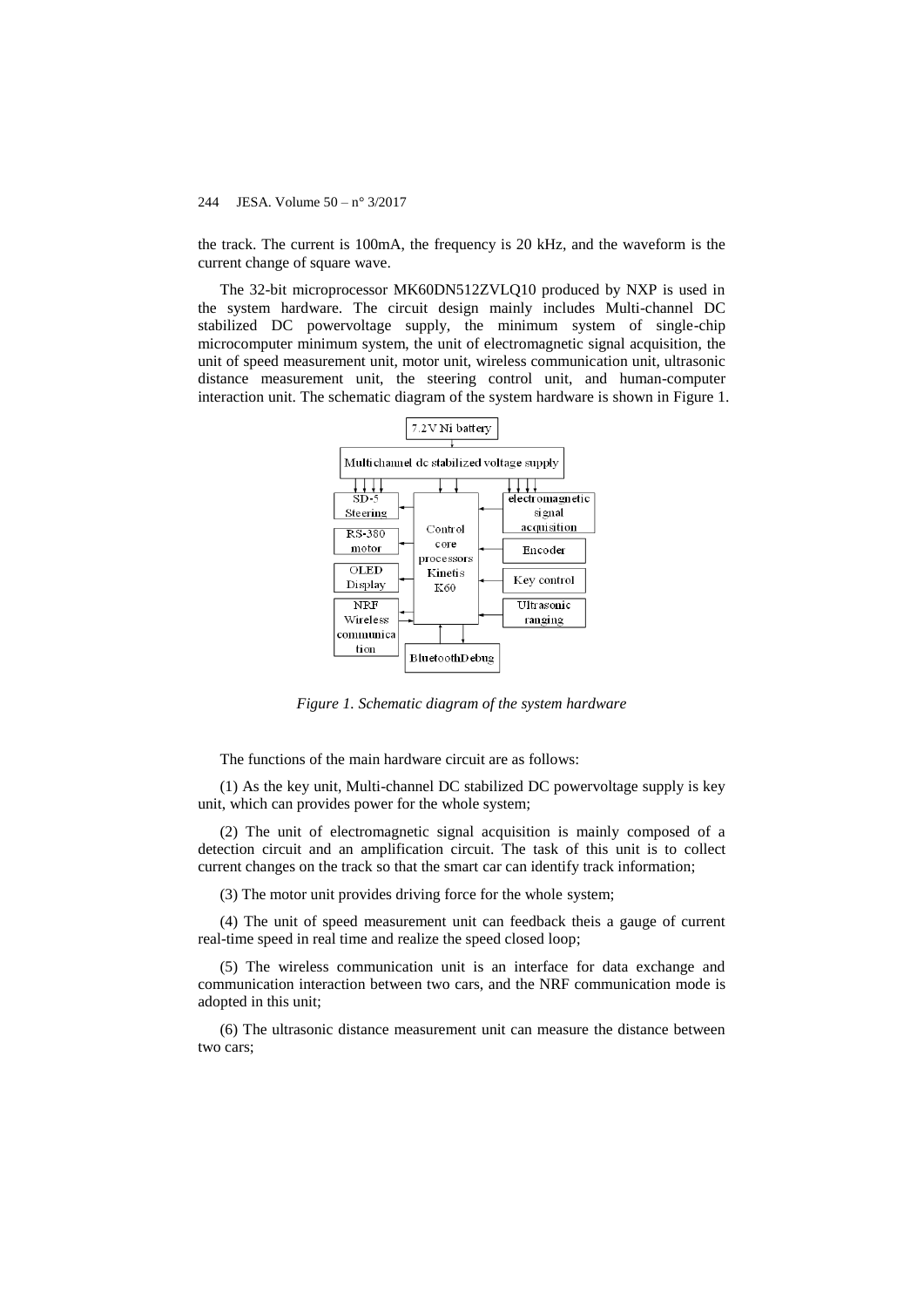(7) The steering control unit enables the two cars to turn automatically. The material object of two-car are shown in Figure 2.



*Figure 2. The material object of two-car*

#### *2.2. Software design*

While keeping at an appropriate distance based on ultrasonic distance measurement, two cars can successfully complete the real-time dynamic chasing and overtaking.The two-car chasing is shown in Figure 3.



*Figure 3. Schematic diagram of two-car chasing*

In the two-cars races, the track types are is diverse and complex, as shown in Figure 4. At present, the two cars range has been widely studied. Generally, range method is divided into camera range, ultrasonic range, satellite range, laser range, etc., which are not accurate in practical application due to environmental influences. For example, during the overtaking process, especially when the two cars are on the curve, the measurement always gives rise to errors, due to the limitation of the ultrasonic measurement angle. If there is a green belt or other hinders at the curve, there are more limitations for two-car distance measurement. Therefore, this paper adopts the method of real-time speed combined with ultrasonic range, and describes it as:

(1) Before the two cars departure (straight way), the initial distance between two cars is determined by ultrasonic wave (denoted as Q);

(2) In the two-car driving, the speed of the two cars is integrated (the distance of the front car and the behind car is represented as L1,L2 respectively), and the integral speed value of the front car is given to the behind car by wireless transmission.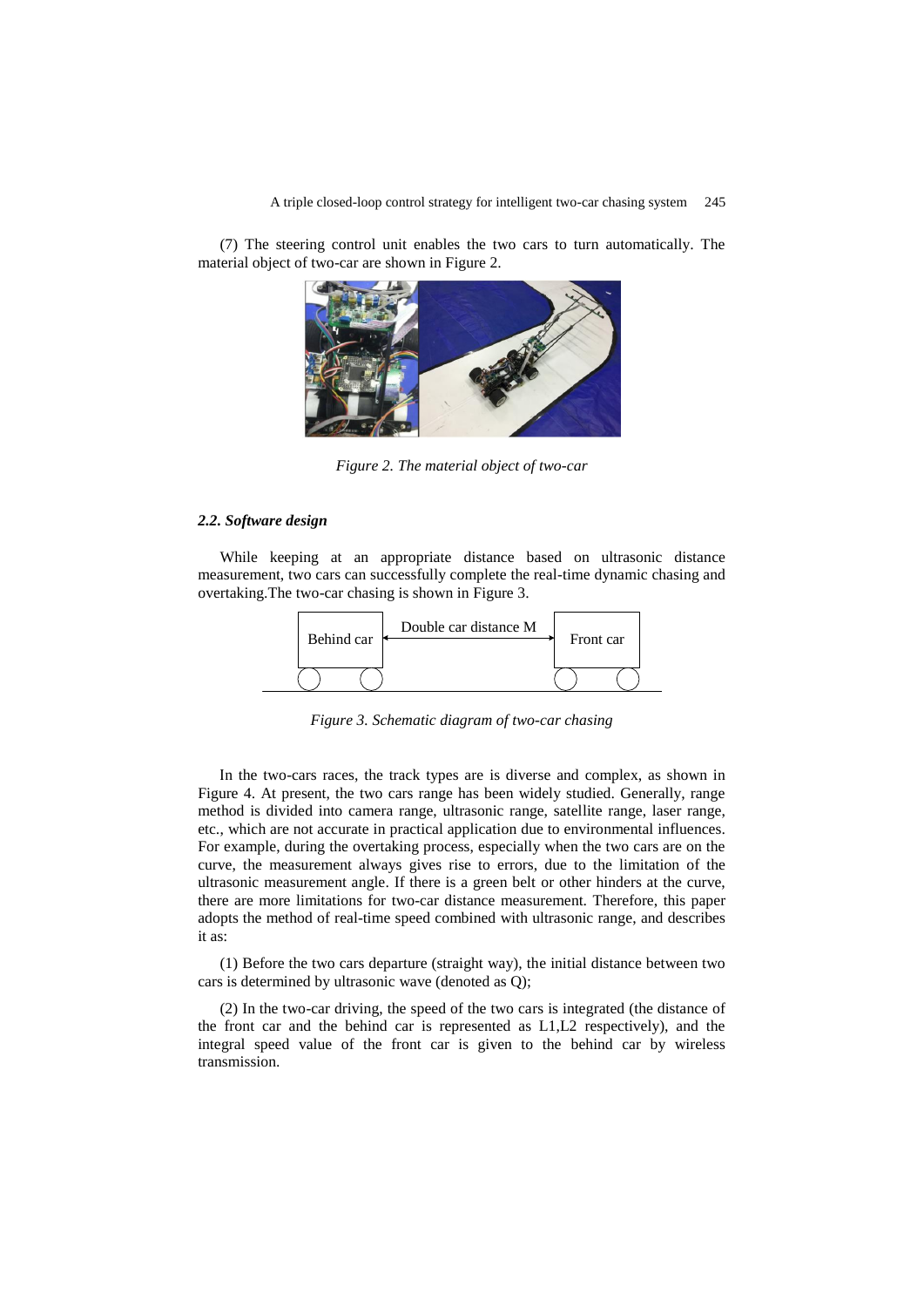

*Figure 4. Race circuit diagram*

Distance control of two cars in this system is based on the selected appropriate vehicles speed (such as medium, high and ultra-high speed) by the car front. Then, the car behind chases after the car front. While sending velocity integral value to the car behind, the vehicle ahead goes on PID closed-loop adjustment automatically, to benefit from the selected target speed. Program flow chart for the front car is shown in Figure 5.



*Figure 5. Program flow chart of the front car*

Upon the initial success of the behind car, The design objective is achieved according to distance difference at a set speed and to speed changes with closedloop adjustment. Program flow chart of the behind car is shown in Figure 6.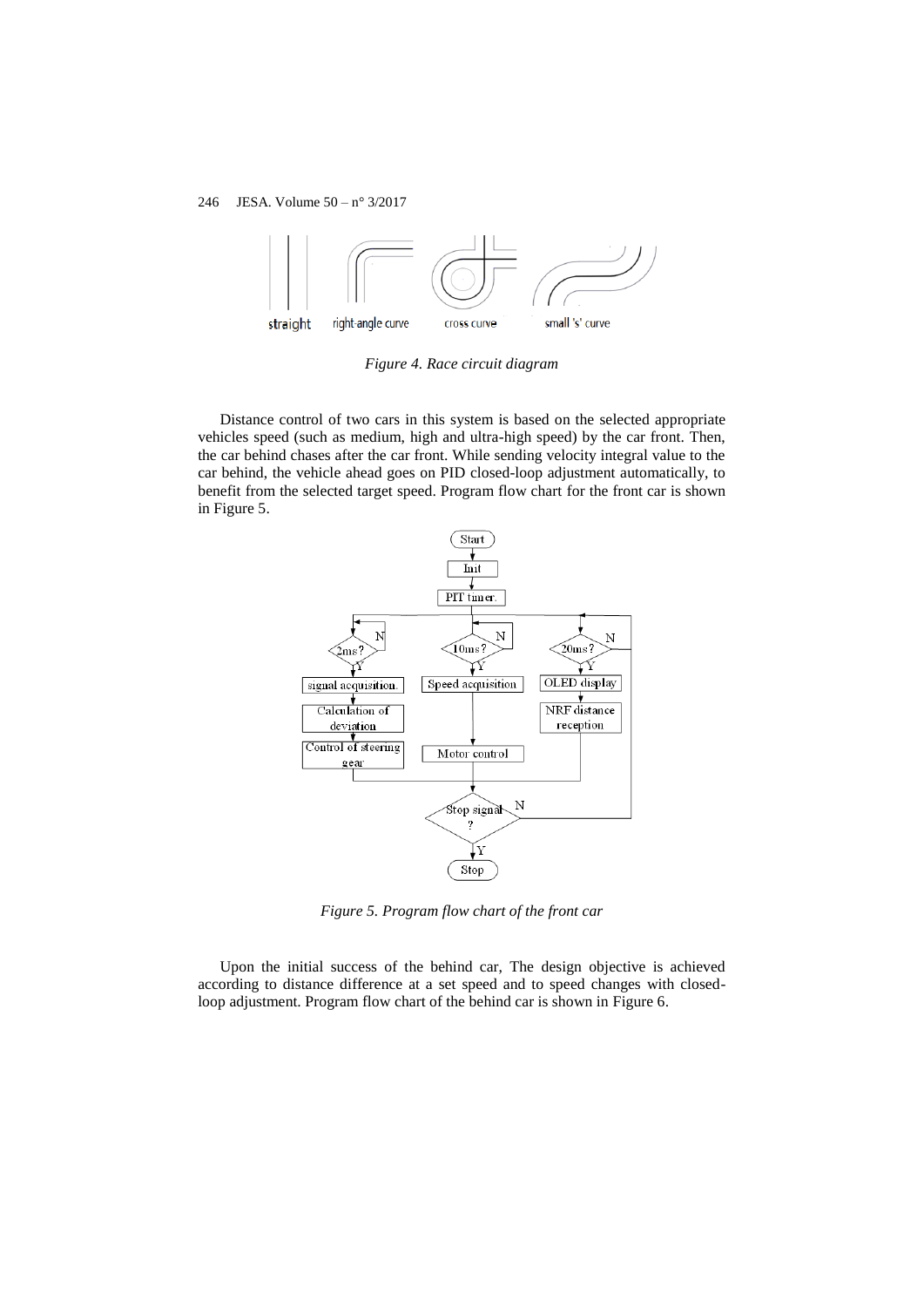



*Figure 6. Program flow chart of the behind car*

#### *2.3. The design of control strategy*

In this paper, a three closed-loop method was proposed to for vehicle distance control to ensure both cars keep at an appropriate distance and cross the finish line in the shortest time. The specific strategies are as follows:

(1) The ultrasonic ranging, combining with real-time integration, was used to measure the distance. The distance between the initial distance of the two cars is defined as distance Q (Initial value of M, as shown in Figure 3).

(2) For the front car, a safe and reliable target speed needs to be set before starting. The incremental PID control algorithm was adopted to adjust the speed, integrate the velocity after filtering and calculated the distance (Represented as L1) from the strating lime . In order to simplify the program, the current speed is added and then divide N that is determined by the motor gear and coder gear. The front car control diagram is shown in Figure 7.



*Figure 7. Control flow chart of front car*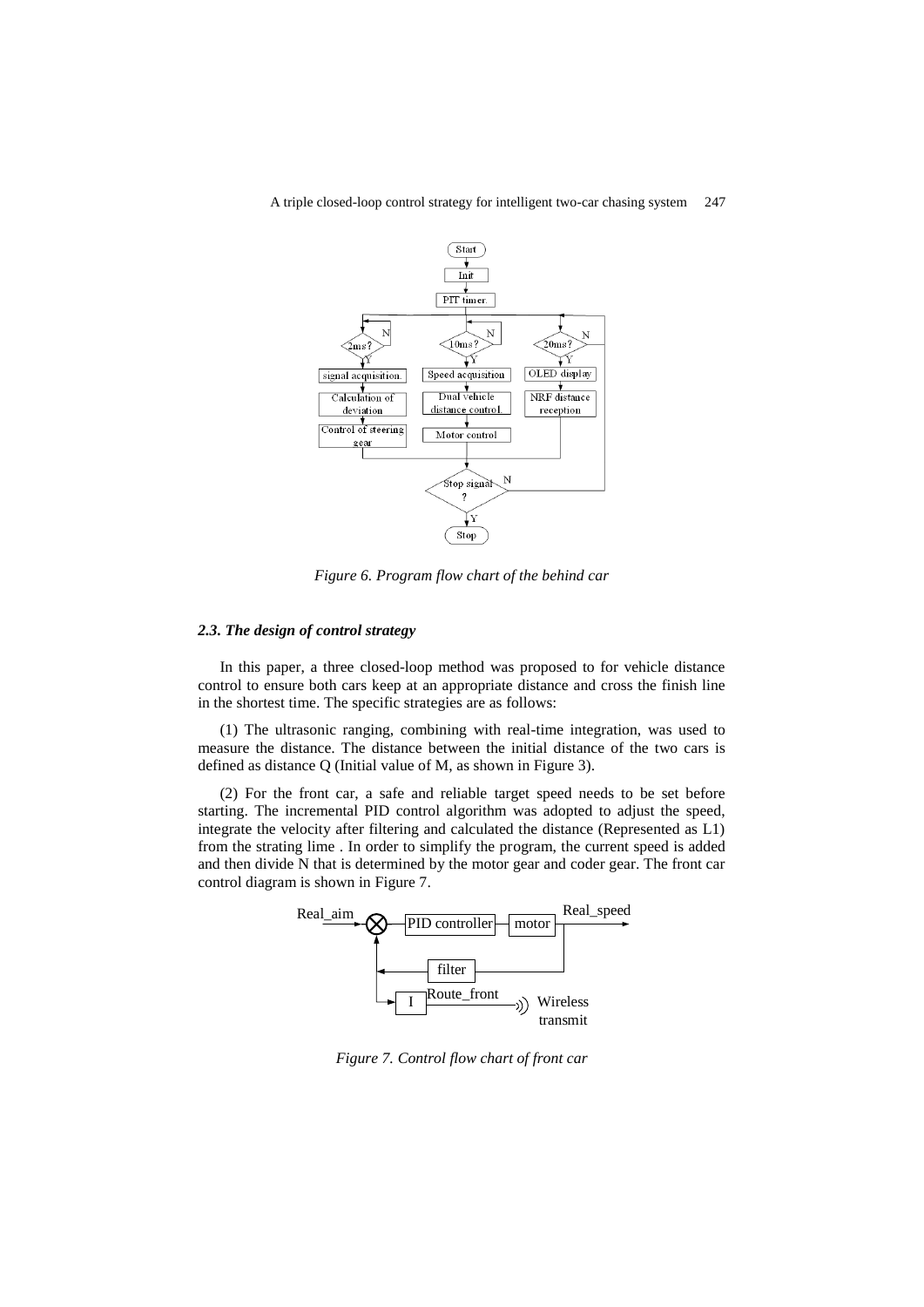(3) For the behind car, it's necessary to set a target distance S, which is measured by adding the difference value between the integral speed value L2 and L1 of the front car to the initial distance Q measured with ultrasonic wave. Then, the actual distance can be calculated as  $M=Q+L1-L2$ . Figure 8 shows the control flow chart of the behind car. In this paper, the current setting value Vi is obtained by designing a PID controller based on the PSO and adjusted by the PID controller1, The setting value of current is generated by PID controller 2. The value generated by the PID controller 3 will directly act on the drive circuit by controlling the PWM, ensuring the twos cars are travelling at a proper distance.

(4) In case of overtaking under the influence of the circuit, the initial distance needs to be remarked with ultrasonic . When two cars are on the straight line or the requirements are met for ultrasonic ranging, the behind car uses ultrasound to measure the distance between two cars. At this time, under the same control strategy, the original behind car becomes the front car, while the original front car becomes the behind car.

#### **3. The control algorithm based on PSO**

Particle swarm optimization (PSO) is a heuristic optimization algorithm based on swarm intelligence theory, and it has the advantages of evolutionary algorithm as well (Kennedy and Mendes, 2002; Clerc and Kennedy, 2002). In the process of particle movement, decision-making is mainly based on two factors, one is the individual extremum, the other is the global extreme value. The whole particle population moves while updating the replacement individual extreme point and the global extreme point, cycling back and forth, and ultimately searching for the optimal solution (Kennedy, 2011).



*Figure 8. Control flow chart of the behind car*

The PSO is described as follows: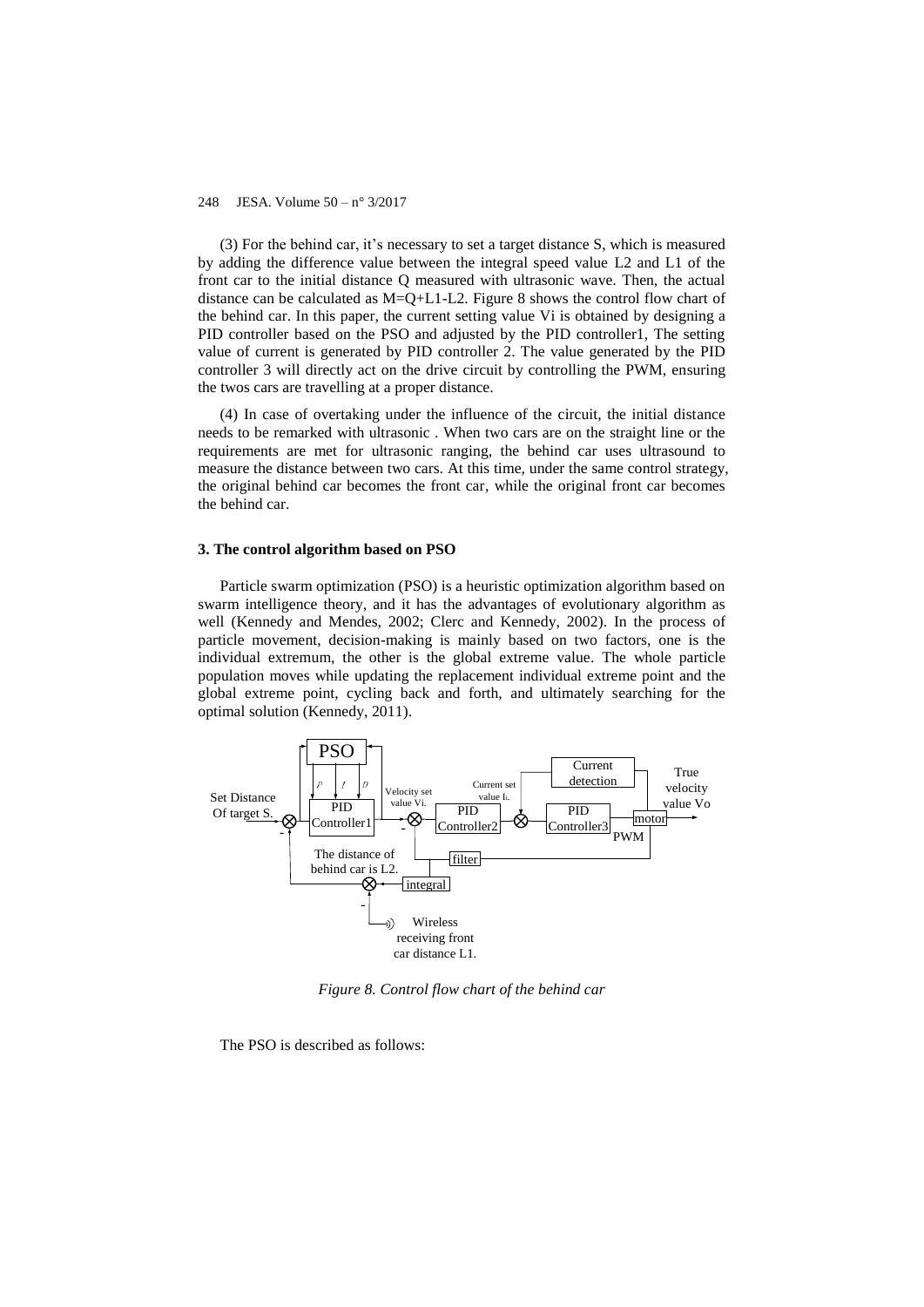(1) Suppose that in a D-dimensional search space(in this paper, D=3, it is used to generate the PID parameter of controller 1 in Figure 8), a particle population is composed of  $n$  particles, in which the position of the  $i$  th particle is represented by the D-dimensional vector, such as  $X_i(t) = \{X_{i1}, X_{i2}, ..., X_{iD}\}, i = 1, 2, ..., N;$ 

(2) The velocity and direction of the i th particle are expressed as  $V_i = \{V_{i1}, V_{i2}, \ldots, V_{iM}\}$ *ViD}, i=1, 2, …, N*;

(3) The best searched location of the  $i$  th to now is called individual extremum, which can be expressed as  $P_{ibest}(t) = \{P_{i1}, P_{i2}, ..., P_{iD}\}, i=1, 2, ..., N;$ 

(4) The optimal location of the whole particle swarm up to now is called global extreme value, which can be expressed as  $P_{gbest}(t) = {P_{g1}, P_{g2}, ..., P_{gD}}$ .

When the two optimum extreme values are found, the particle updates its

velocity and position according to the following formulas (1) and (2).  
\n
$$
V_{id}(t+1) = w \cdot V_{id}(t) + c1 \cdot r1 \cdot (P_{id} - X_{id}(t)) + c2 \cdot r2 \cdot (P_{gd} - X_{id}(t))
$$
\n(1)

$$
X_{id}(t+1) = X_{id}(t) + V_{id}(t+1)
$$
 (2)

Among them, *c1* and *c2* are called learning factors or acceleration constants, and generally take 0-2 positive real numbers; *r1* and *r2* are random number with a range of [0-1]; *w* is inertia weight, and it iterated according to the following formula (3).

$$
w(t) = w_{start} - (w_{start} - w_{end}) \frac{t}{t_{\text{max}}}
$$
 (3)

In formula (3), *wstart* is the inertia weight at the beginning, *wend* is the inertia weight at the end. It iterates from large to small, so that the algorithm can change from a wide range of global search to a small range of precise search. At the same time, the maximum speed and maximum position are set up to prevent the particle velocity from overrunning and the position exceeding the boundary (Sun and Fang, 2016). In this papser,the main process of the algorithm is described in Figure 9.

In this paper,  $J=ITAE = \int_0^\infty t |e(t)|$  is used as fitness function (*e(t)* is the deviation of 0

PID controller 1), the model is shown in Figure 10. The total number of particles is 20, the maximum number of iterations is 1000, c1 is 0.8, c2 is 1.2 (Kou *et al*., 2009).

As can be seen from Figure 8, the three closed-loop PID control algorithm based on PSO is described as follow.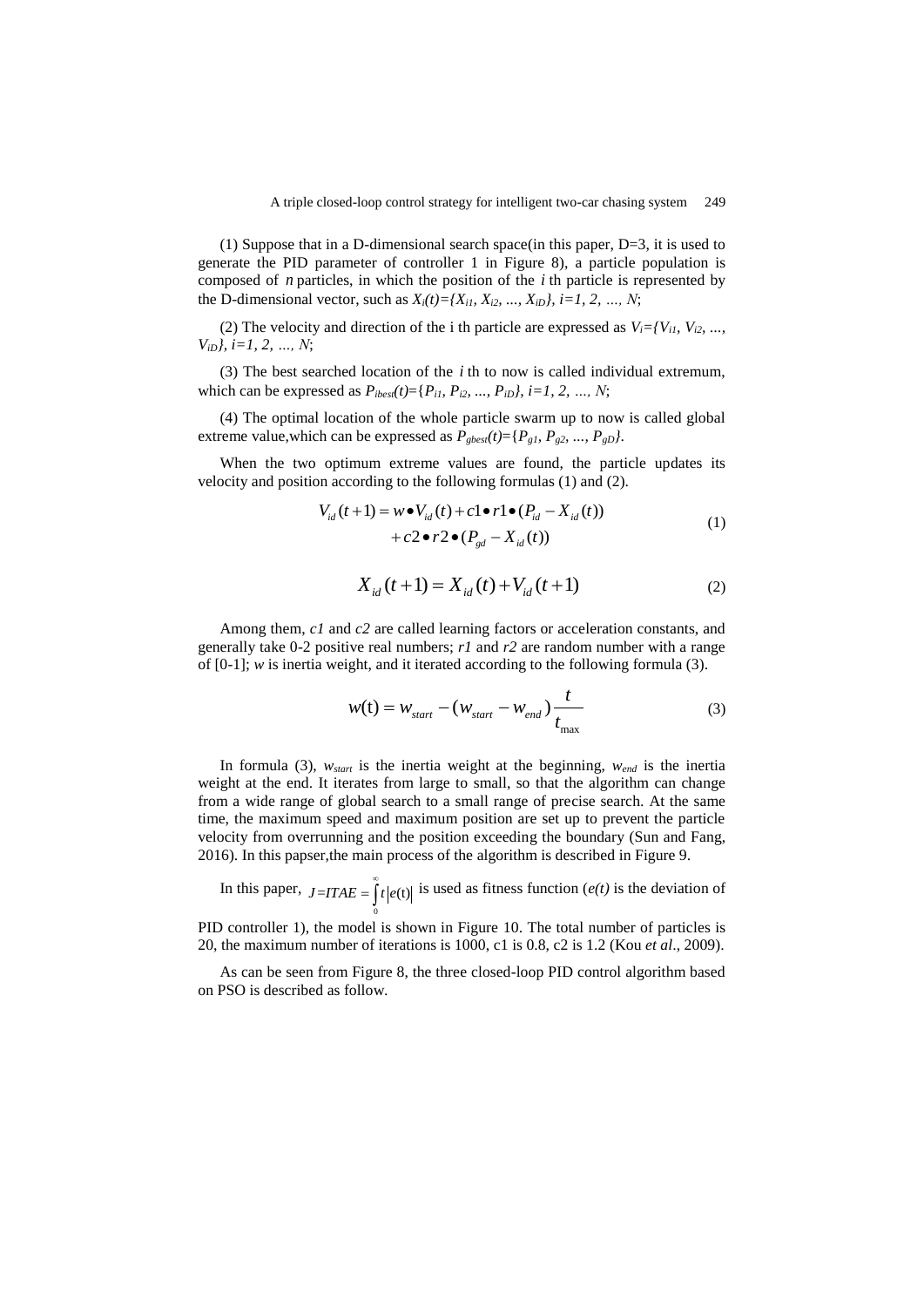

*Figure 9. The flow chart of PSO algorithm*



*Figure 10. The flow chart of PSO algorithm*

The first closed-loop control of distance:

$$
e_{PID1} = S - M = S - (Q + L1 - L2)
$$
 (4)

$$
\Delta V_i[k] = \mathbf{K}_{P\text{-PID1}}(\mathbf{e}_{PID}[\mathbf{k}] - \mathbf{e}_{PID}[\mathbf{k}-1])
$$
  
+ $\mathbf{K}_{I\text{-PID1}}(\mathbf{e}_{PID}[\mathbf{k}]) + \mathbf{K}_{D\text{-PID1}}(\mathbf{e}_{PID}[\mathbf{k}]$   
-2\* $\mathbf{e}_{PID}[\mathbf{k}-1] + \mathbf{e}_{PID}[\mathbf{k}-2])$  (5)

The second closed-loop control of current: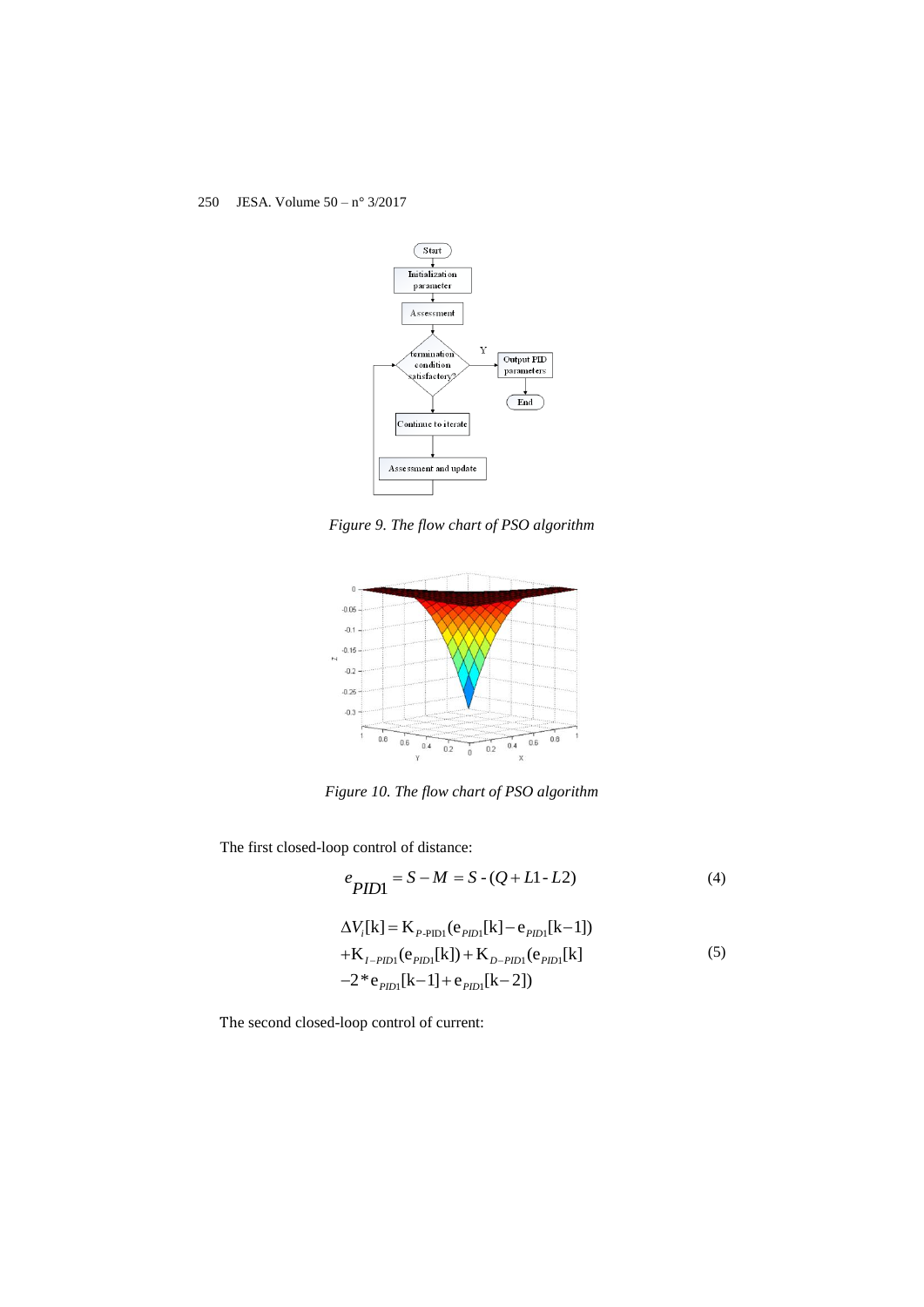$$
\Delta I_i[k] = K_{P-PID2}(e_{PID2}[k] - e_{PID2}[k-1])
$$
  
+ $K_{I-PID2}(e_{PID2}[k]) + K_{D-PID2}(e_{PID2}[k]$   
-2\*e<sub>PID2</sub>[k-1]+e<sub>PID2</sub>[k-2]) (6)

The third closed-loop control of velocity:  
\n
$$
\Delta \text{PWM}_{out}(\mathbf{k}) = \mathbf{K}_{P-\text{PID3}}(\mathbf{e}_{PID3}[\mathbf{k}] - \mathbf{e}_{PID3}[\mathbf{k} - 1]) + \mathbf{K}_{I-PID3}(\mathbf{e}_{PID3}[\mathbf{k}]) + \mathbf{K}_{D-PID3}(\mathbf{e}_{PID3}[\mathbf{k}]) \tag{7}
$$
\n
$$
-2 * \mathbf{e}_{PID3}[\mathbf{k} - 1] + \mathbf{e}_{PID3}[\mathbf{k} - 2])
$$

In formula (7),  $e_{PID2}$  is deviation between speed setting value  $V_i$  and encoder return value,  $e_{PID3}$  is deviation between the current setting value  $I_i$  and return value of the current sensor.

## **4. Simulation and actual tests**

#### *4.1. Simulation*

The intelligent two-car system achieves the control speed by controlling the DC

motor (Fang *et al.*, 2010). The system with DC motor control can formulated as:  
\n
$$
G(s) = \frac{\Omega(s)}{U(s)} = \frac{K_r}{LJs^2 + (LB + RJ)s + RB + K_rK_e}
$$
\n(8)

As we know, step signals input to the control system can seriously impactthe system, Take the front car as a reference, the step value indicates the change in distance when the system has just been electrocuted. The three closed loop strategy based on PSO algorithm (called PSO-PID) is used for simulation, compared with the traditional PID algorithm (called PID), the results are shown in Figure 11 (a, b, c, d).



*Figure 11. (a) Simulation diagram of distance with PSO-PID*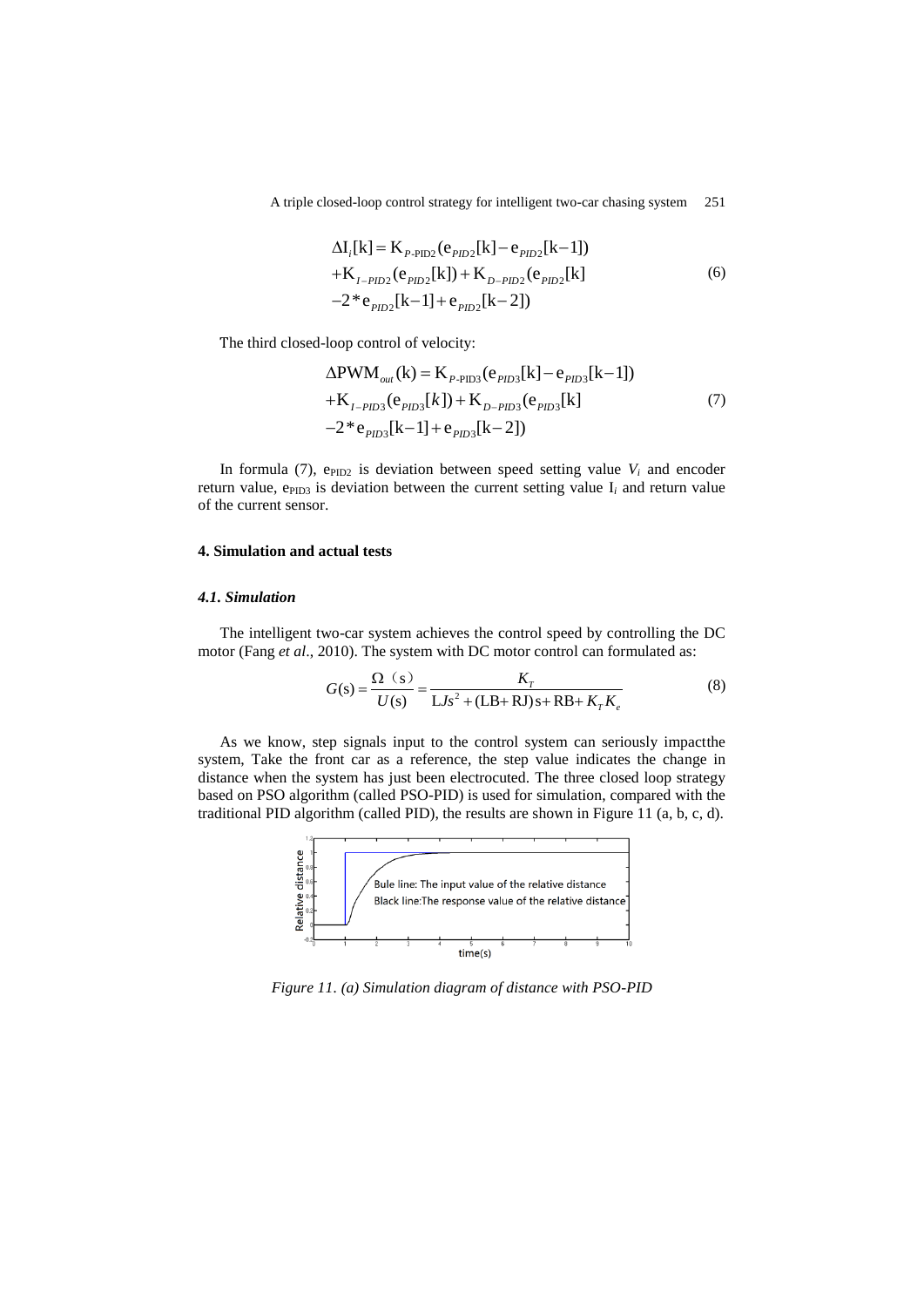

*Figure 11. (b) Simulation diagram of distance with PID*



*Figure 11. (c) Simulation diagram of relative velocity with PSO-PID*



*Figure 11. (d) Simulation diagram of relative velocity with PID*

By comparing with traditional PID,the simulation results show that the three closed-loop control algorithm based on PSO has the characteristics of smaller overshoot, faster response speed and faster stability. It is evident that this algorithm featuring highly stable and applicable can meet the design requirements of two-car chasing system.

#### *4.2. Actual tests*

Figure 12 (a, b) show the actual test condition. The track is 34.5m in length. Two tests were conducted respectively based on the traditional control model (PID) and the control model based on PSO (PSO-PID). With 100 sets of data, the tests have produced contrast results, as shown in Table 1 and Table 2.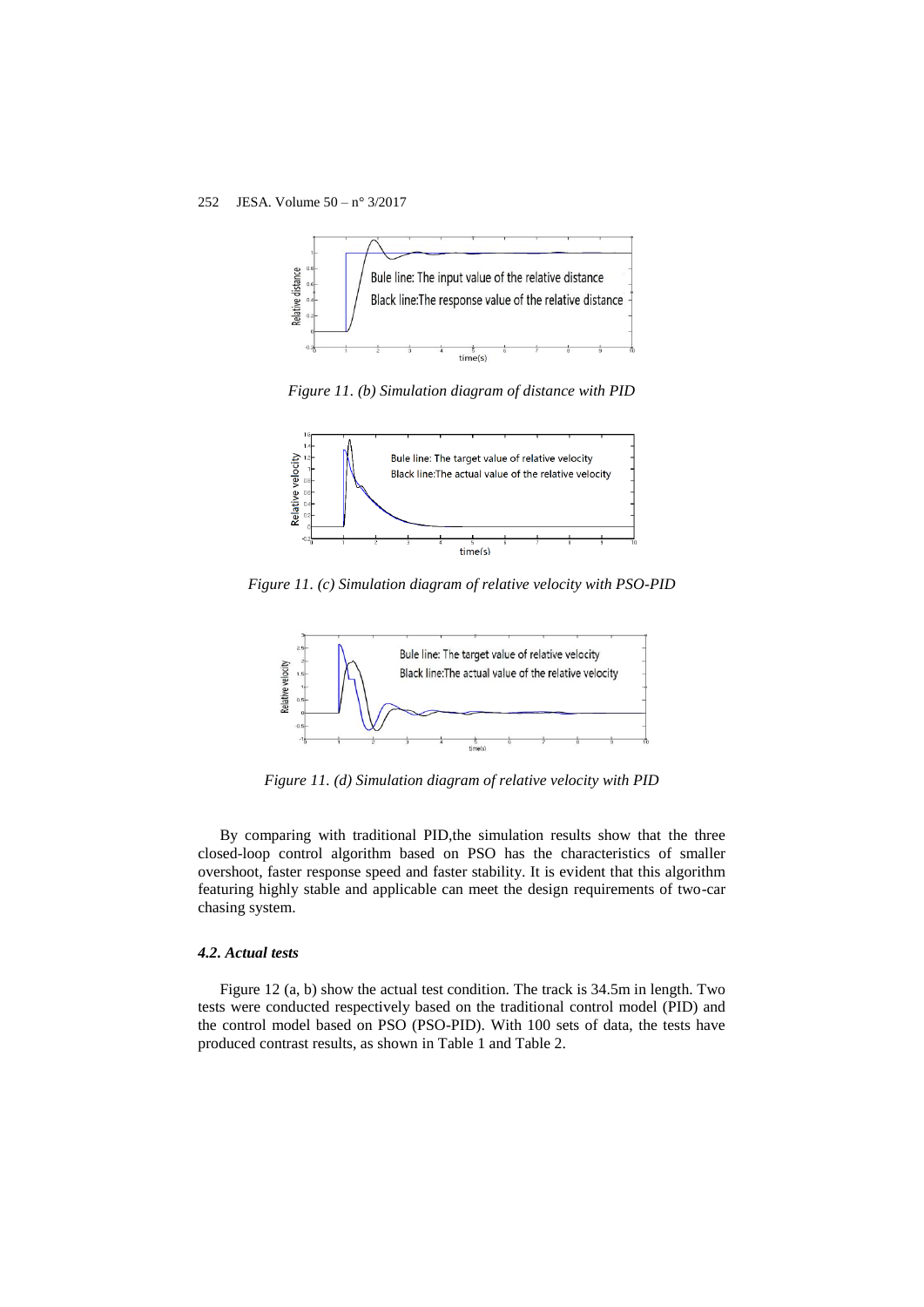

*Figure 12. (a) Actual track for testing; (b) The case of two cars chasing*

| Table 1. Test results based on PID and PSO-PID |
|------------------------------------------------|
|------------------------------------------------|

| Parameter<br>Model | Collision<br>frequency | Speed<br>(m/s) | Time interval<br>(S) |
|--------------------|------------------------|----------------|----------------------|
| <b>PID</b>         | 0.8                    | 1.92           | 1.02                 |
| <b>PSO PID</b>     |                        | 2.04           | 0.56                 |

| Time interval<br>Track type | <b>PID</b> | <b>PSO-PID</b> |
|-----------------------------|------------|----------------|
| straight                    | 0.38s      | 0.3s           |
| Right-angle curve           | 0.29s      | 0.22s          |
| Cross curve                 | 0.64s      | 0.41s          |
| Small 'S'curve              | 0.34s      | 0.24s          |

*Table 2. Test results based on the track*

The results demonstrate that the proposed model featuring shorter operation time, safety and reliability and better adaptability can improve the control of intelligent cars using the three closed-loop control strategy.

### **5. Conclusions**

In this paper, substantive tests have found that the three closed-loop control strategy is practical in the chasing between two cars. As a result, the author reaches the following conclusions: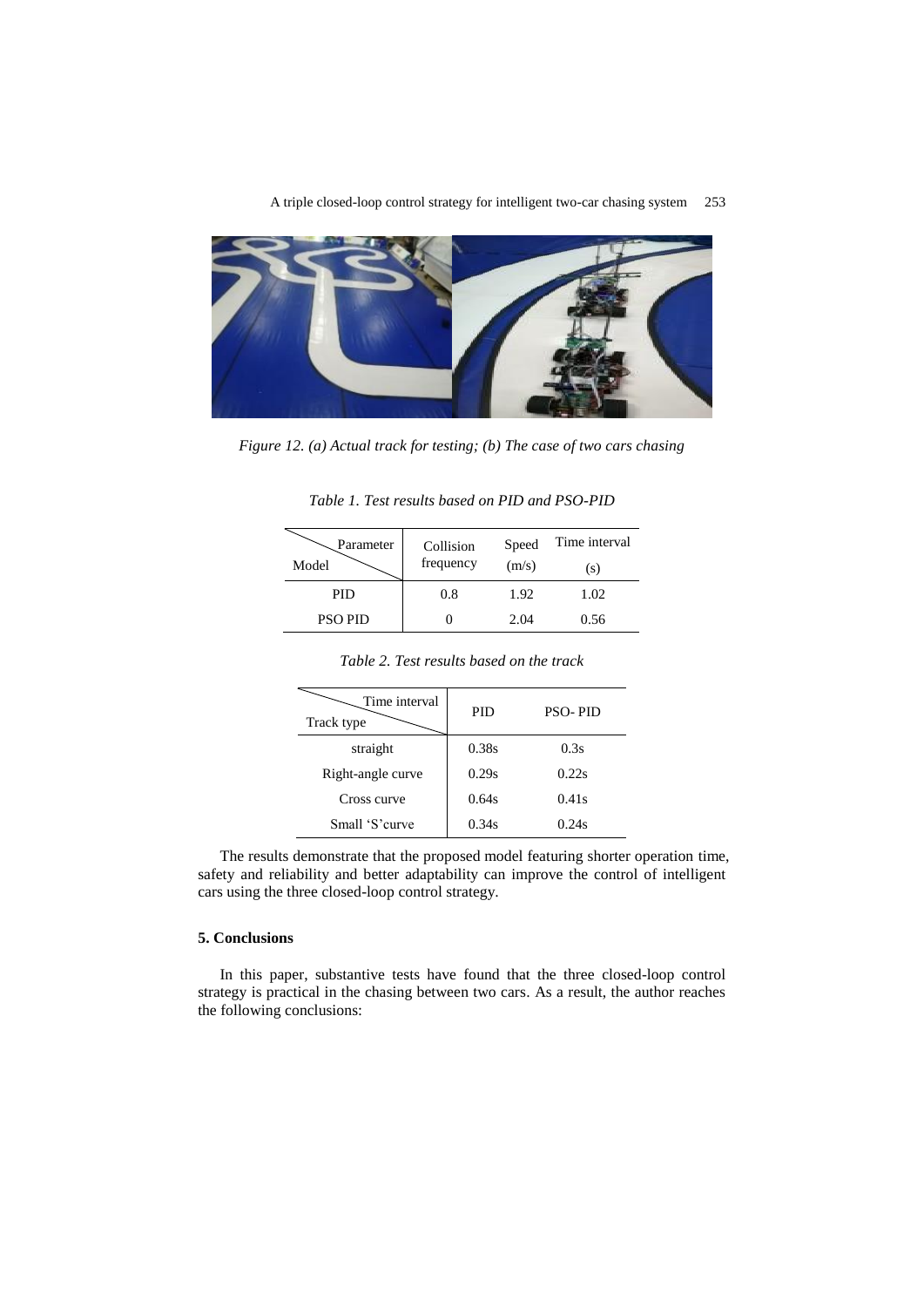(1) The presented three closed-loop control strategy can minimize the effects of surroundings on distance measurement of curve (u-shaped) bending, cross track, slope, and ring.

(2) The two-car distance control has differences in straight and small curves. Intelligent two- cars can independently adjust speed and steering according to road conditions and cross the finish line in the shortest time. Meantime, the best state is the shortest time difference that intelligent cars cross the finish line .

(3) A race model was established based on PSO and the three closed-loop control strategy. In this model, time=the time when two cars cross the finish line+time difference that two cars cross the finish line \* 5, and the fastest speed at 2.04 m/s (average speed in 2017 national intelligent car competition is 2 m/s), greatly improving the competition results.

(4) PSO-PID model is very effective in the control of the distance between the two cars, and the ability of self-learning and self-adaptive are very good, it can the actual requirements well.

(5) This proposed algorithm can contribute to speed and distance control of twocar chasing or even intelligent driverless technology in the future.

#### *Acknowledgements*

*This work was supported in part by National Natural Science Foundation of China under Grant (No. 61403284), Henan open laboratory project (No. KG2016-7), Key scientific research project of colleges and Universities in Henan (No. 18A470014) and The Doctoral fund of Henan Polytechnic University (No. B2017-20).*

#### **References**

- Ahmad H. A., Ahmadian M. (2013). Train braking distance estimation under different operating conditions. *ASME 2011 Rail Transportation Division Fall Technical Conference*, pp. 39-45. https://doi.org/10.1115/RTDF2011-67009
- Al-Mayyahi A., Wang W., Birch P. (2015). Path tracking of autonomous ground vehicle based on fractional order PID controller optimized by PSO. *IEEE, International Symposium on Applied Machine Intelligence and Informatics. IEEE*, pp. 109-114. https://doi.org/10.1109/SAMI.2015.7061857
- Ayres T. J., Li L., Schleuning D., Young D. (2001). Preferred time-headway of highway drivers. *2001 IEEE Intelligent Transportation Systems Proceedings*, pp. 826-29. https://doi.org/10.1109/ITSC.2001.948767
- Bensrhair A., Bertozzi M., Broggi A., Miche P. (2001). A cooperative approach to visionbased vehicle detection. *Proceedings IEEE on Intelligent Transportation Systems*, pp. 207-212. https://doi.org/10.1109/ITSC.2001.948657
- Chen Y. L., Wang C. A. (2007). Vehicle safety distance warning system: A novel algorithm for vehicle safety distance calculating between moving cars. *2007 IEEE 65th Vehicular*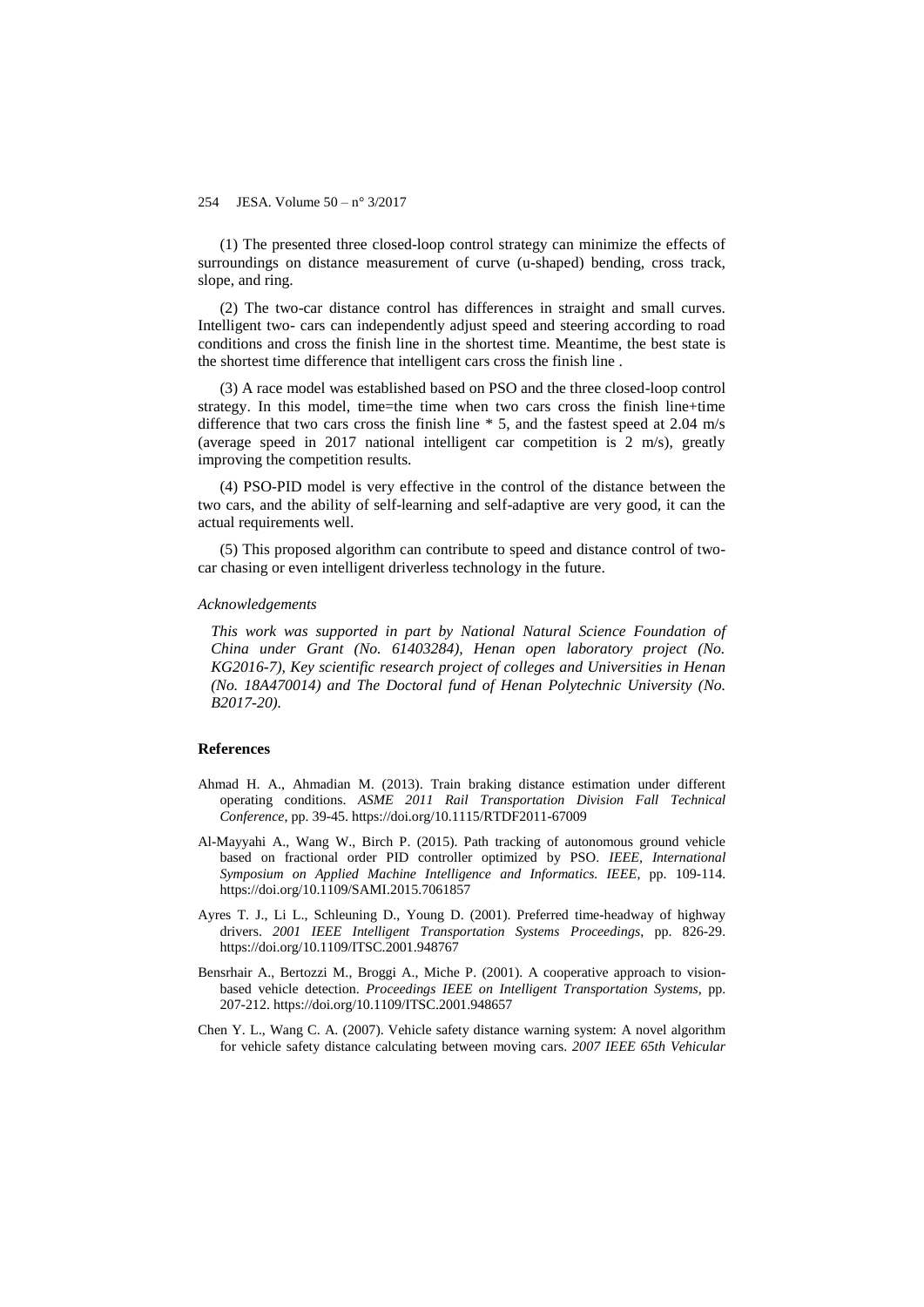*Technology Conference - VTC2007-Spring*, pp. 2570-2574. https://doi.org/10.1109/VETECS.2007.529

- Clerc M., Kennedy J. (2002). The particle swarm explosion, stability, and convergence in a multidimensional complex space. *IEEE Transactions on Evolutionary Computation*, Vol. 6, No. 1, pp. 58-73. https://doi.org/10.1109/4235.985692
- Fang H. Q., Chen L., Li X. M. (2010). Comparisons of optimal tuning hydro turbine governor PID gains based on linear and nonlinear mathematical models. *Proceedings of the Csee*, Vol. 30, No. 5, pp. 100-106.
- Gietelink O., Ploeg J., Schutter B. D., Verhaegen M. (2006). Development of advanced driver assistance systems with vehicle hardware-in-the-loop simulations. *Vehicle System Dynamics*, Vol. 44, No. 7, pp. 569-590. https://doi.org/10.1080/00423110600563338
- Hoshino T., Yoshida S., Hamamatsu Y. (2018). Modeling and analysis of traffic flow considering automatic gap control. *Electronics and Communications in Japan 2018*, Vol. 101, No. 1, pp. 765-774. https://doi.org/10.1002/ecj.11964
- Kennedy J. (2011). Particle swarm optimization. *In: Sammut C., Webb G.I. (eds) Encyclopedia of Machine Learning. Springer, Boston, MA*, 1942-1948. https://doi.org/10.1007/978-0-387-30164-8\_630
- Kennedy J., Mendes R. (2002). Population structure and particle swarm performance. *Proceedings of the 2002 Congress on Evolutionary Computation*, pp. 1671-1676. https://doi.org/10.1109/CEC.2002.1004493
- Kim S. W., Chong Z. J., Qin B., Shen X., Cheng Z., Liu W., Ang M. H. (2013). Cooperative perception for autonomous vehicle control on the road: Motivation and experimental results. *International Conference on Intelligent Robots and Systems. IEEE*, 5059-5066. https://doi.org/10.1109/IROS.2013.6697088
- Kou P. G., Zhou J. Z., He Y. Y., Xiang X. Q., Li C. S. (2009). Optimal PID governor tuning of hydraulic turbine generators with bacterial foraging particle swarm optimization algorithm. *Proceedings of the Csee*, Vol. 29, No. 26, pp. 101-106. https://doi.org/10.1109/MILCOM.2009.5379889
- Lin X., Parks D., Zhu L., Curtis L., Steel H., Rut A., Mooser V., Cardon L., Menius A., Lee K. (2012). Truncated robust distance for clinical laboratory safety data monitoring and assessment. *Journal of Biopharmaceutical Statistics*, Vol. 22, No. 6, pp. 1174-1192. https://doi.org/10.1080/10543406.2011.580483
- Maclachlan R., Mertz C. (2006). Tracking of moving objects from a moving vehicle using a scanning laser rangefinder. *Intelligent Transportation Systems Conference*, pp. 301-306. https://doi.org/10.1109/ITSC.2006.1706758
- Merdrignac P., Pollard E., Nashashibi F. (2015). 2D laser based road obstacle classification for road safety improvement. *IEEE International Workshop on Advanced Robotics and ITS Social Impacts*, pp. 1-6. https://doi.org/10.1109/ARSO.2015.7428199
- Sun X., Fang H. (2016). Speed governor PID gains optimal tuning of hydraulic turbine generator set with an improved artificial fish swarm algorithm. *IEEE International Conference on Information and Automation. IEEE*, pp. 2033-2035. https://doi.org/10.1109/ICInfA.2016.7832153